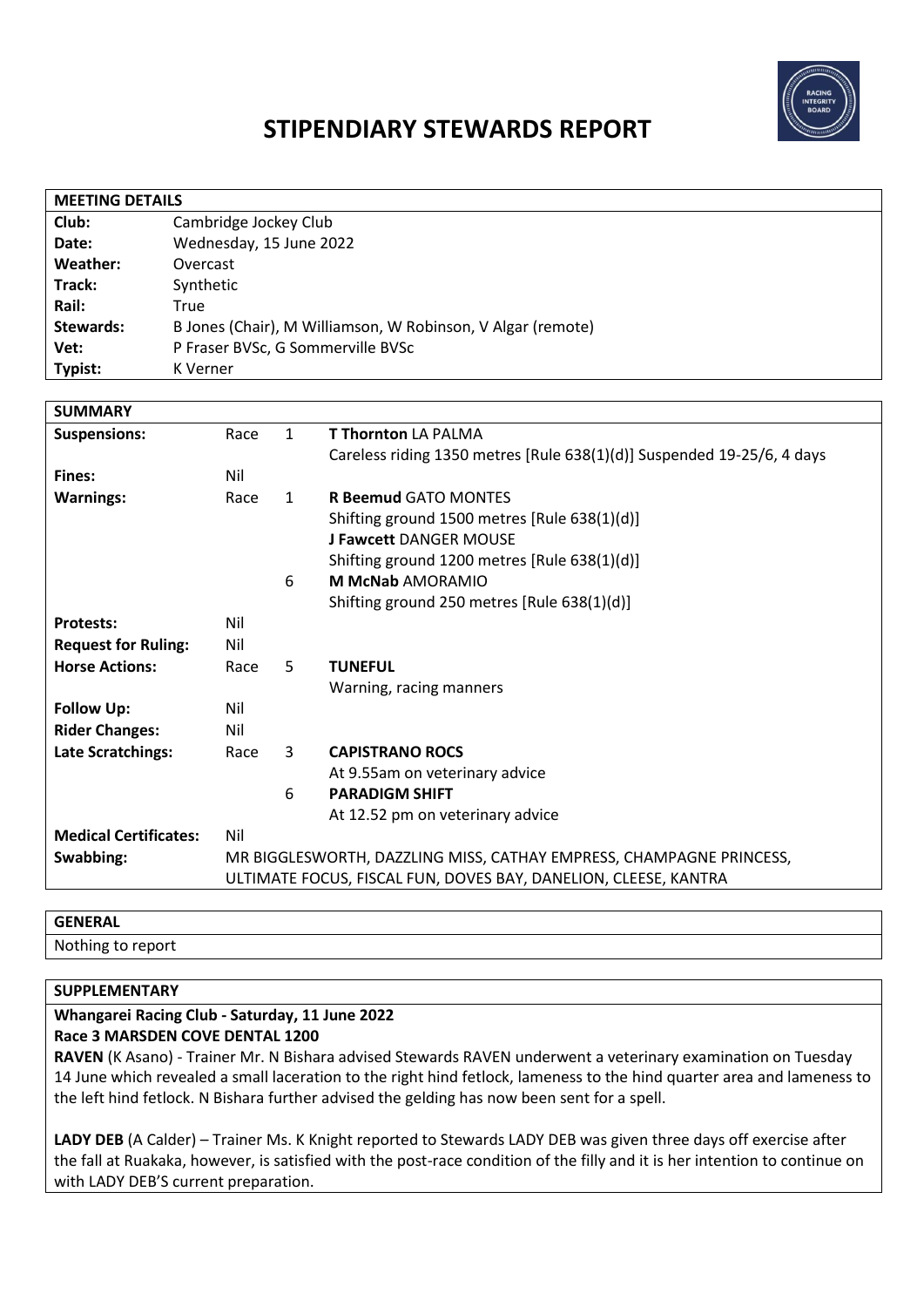#### **RACE COMMENTS**

#### **Race 1 ITM/GIB PROGRESSIVE WINTER CHAMPIONSHIP MAIDEN 1550**

**APERITIF** (L Allpress) - Began awkwardly.

**KAPONGA** (K Asano) – Began awkwardly. Crowded having to be steadied approaching the 1500 metres. Crowded and checked 1350 metres. Had to be steadied approaching the 1200 metres after improving onto heels.

**SERENGETI** (B Rogerson) - Steadied from a wide barrier. Raced wide without cover throughout.

**LA PALMA** (T Thornton) - Steadied when placed in restricted room passing the 1200 metres.

**R Beemud** (GATO MONTES) - Issued with a warning after permitting his mount to shift in soon after leaving the barrier crowding KAPONGA which was hampered and steadied. Stewards took into account the footage of the incident which was inconclusive.

**J Fawcett** (DANGER MOUSE) - Issued with a warning after permitting her mount to shift inwards when not sufficiently clear of LA PALMA which had to be steadied when placed in restricted room passing the 1200 metres.

**T Thornton** (LA PALMA) - Admitted a charge of careless riding in that she allowed her mount to shift in near the 1350 metres when not sufficiently clear of KAPONGA which was checked. After considering submissions the Adjudicator suspended T Thornton's licence to ride in races from the conclusion of racing on Saturday 18 June up to and including racing on Saturday 25 June, 4 national riding days.

**Race 2 EARL HARRISON 70TH BIRTHDAY MAIDEN 1550**

**TRIED AND TRUE** (B Rogerson) - Began awkwardly losing ground.

**ABEYANCE** (S Weatherley) - Began awkwardly. Held up for a distance approaching the 400 metres.

**FRANKS MY WAY** (L Allpress) – Raced in restricted room soon after leaving the barrier then steadied.

**ELUSIVE CAPITAL** (T Mitchell) - Raced in restricted room soon after leaving the barrier then steadied.

**ASTRADEEL** (M McNab) - Began awkwardly. Briefly crowded passing the 150 metres by ELECTRIC TIME which was dictated inwards by ELUSIVE CAPITAL. T Mitchell was advised to exercise greater care.

**SILK 'N' DALE** (C Jones) - Became awkwardly placed on the heels of GINCIDENT which shifted in when not fully clear passing the 1300 metres which was steadying with SILK 'N' DALE then over-racing for a distance. J Kamaruddin was advised to exercise care.

**ELECTRIC TIME** (S Spratt) - Raced wide without cover. Raced in restricted room for a distance approaching the 150 metres.

**Race 3 NZB INSURANCE PEARL SERIES RACE 1550**

**CATHAY EMPRESS** (J Riddell) - Began awkwardly.

**LA BELLARINA** (L Allpress) - Began awkwardly losing ground. Raced ungenerously through the middle stages when being steadied.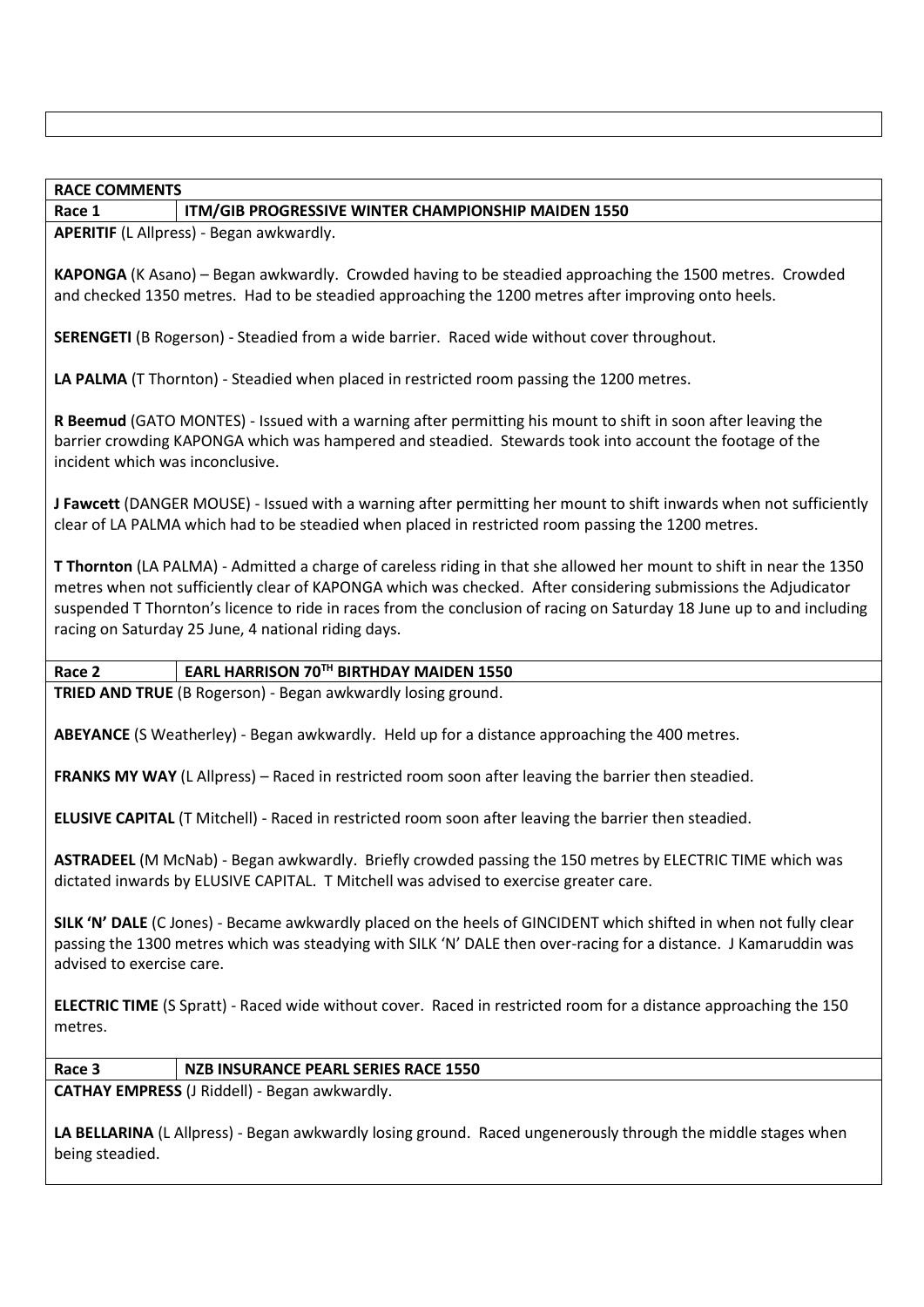**DEAR OH DEAR** (T Thornton) – Raced ungenerously when being steadied in the early stages. Held up rounding the final bend.

**AFTER PARTY** (Y Kumagai) - Raced wide without cover throughout. Underwent a post-race veterinary inspection which did not reveal any abnormality.

**LEICALOT** (K Hercock) – Lay in when placed under pressure in the final straight.

## **Race 4 WAIPA EARTHWORKS 1300**

**RIVER RUN** (Y Kumagai) - Began awkwardly losing ground.

**FELIX FAURE** (J Chung) – Raced wide without cover.

**PENNY ROYAL** (K Hercock) - Attempted to improve into a run to the inside of MR RAINBOW passing the 100 metres. Then had to be steadied passing the 50 metres after MR RAINBOW shifted in when struck with the whip before being straightened by its rider, and MASTER PARK which shifted out slightly. Both B Grylls and C Lindsay were advised to exercise care in similar circumstances.

## **Race 5 LIQUORLAND CAMBRIDGE MAIDEN 1300**

**LUDISIA** (J Kamaruddin) - Slow to begin.

**TUNEFUL** (B Rogerson) - Commenced to hang out soon after leaving the barrier making the first turn poorly when continuing to hang, losing ground. Continued to hang throughout the race being unable to be fully ridden out in the final straight. Underwent a post-race veterinary inspection which did not reveal any clinical abnormality. Connections were advised that a warning would be placed on the gelding's racing manners.

**WHO'S SAM** (M Hashizume) – Raced wide without cover throughout.

**MISS AMADI** (K Hannan) - Raced three wide without cover throughout.

**JIMMY DEAN** (J Riddell) - Improved onto heels passing the 600 metres having to be steadied.

**READY EDDIE GO** (D Danis) – Improved onto heels passing the 150 metres having to be steadied.

**SOUTH PEARL** (T Mitchell) - Improved onto heels passing the 100 metres having to be steadied then had difficulty obtaining clear running for the remainder of the race.

| l HENLEY PARK 970 |
|-------------------|
|                   |

**ADDICTED TO YOU** (B Rogerson) - Began awkwardly losing ground.

**SHAMPAGNE DANCER** (T Mitchell) – Began awkwardly losing ground.

**AMORAMIO** (M McNab) - Began awkwardly losing ground.

**SUPERIORITY** (B Grylls) - Had to be steadied when placed in restricted room to the outside of AMORAMIO which had improved to the outside of BERBIZIER which shifted out and away from SHAMPAGNE DANCER which shifted out slightly passing the 250 metres. Contributing was slight inward movement from ADDICTED TO YOU.

**M McNab** (AMORAMIO) – Issued with a warning after improving into a marginal run to the outside of BERBIZIER which shifted out and away from SHAMPAGNE DANCER resulting in SUPERIORITY having to be steadied near the 250 metres. Contributing to the incident was slight inward movement from ADDICTED TO YOU.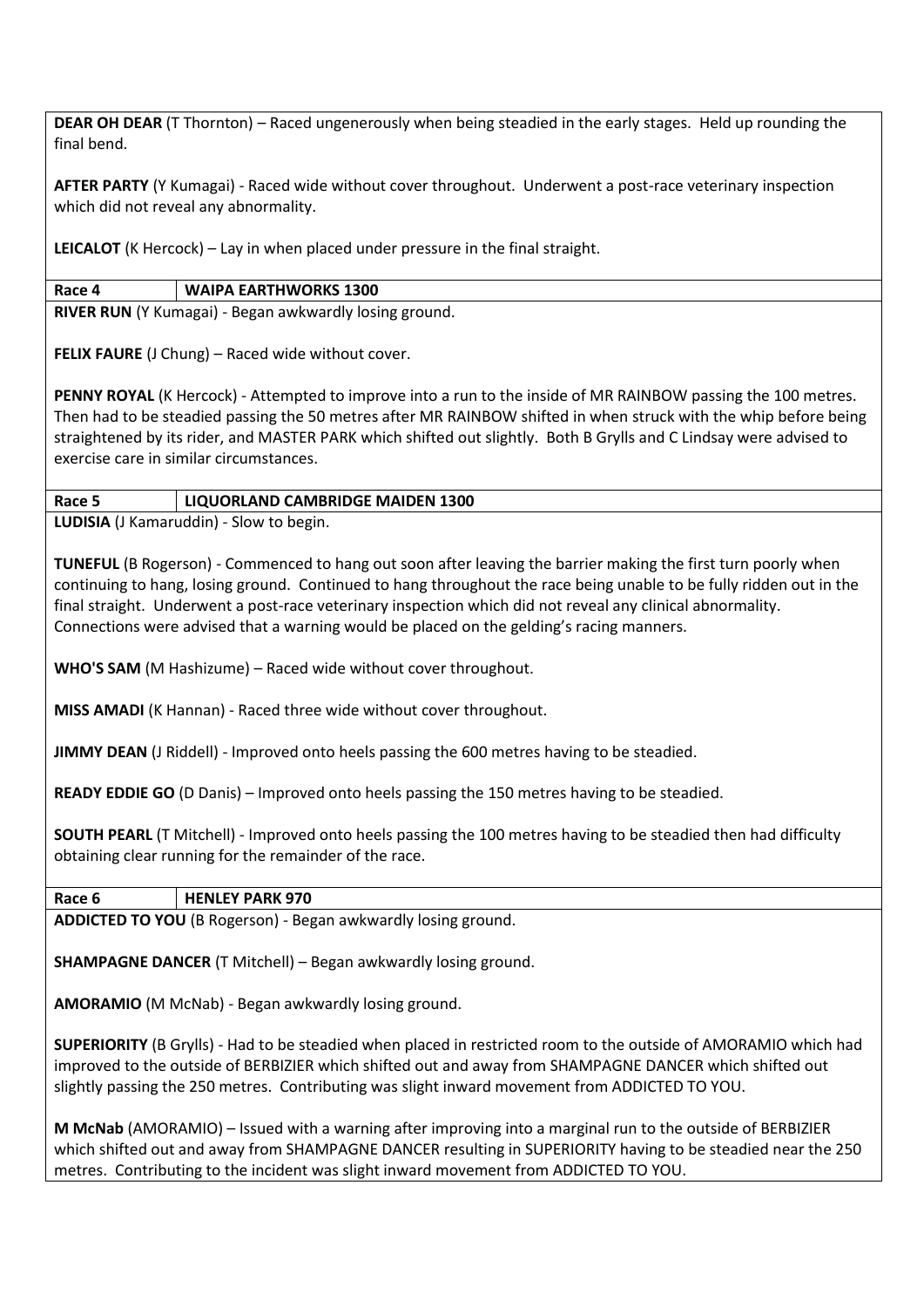| Race 7<br><b>MILAN PARK STUD MAIDEN 970</b>                                                                                                                                                                                                                                                                                                                                                                                                                                                                                                                                     |  |  |  |  |
|---------------------------------------------------------------------------------------------------------------------------------------------------------------------------------------------------------------------------------------------------------------------------------------------------------------------------------------------------------------------------------------------------------------------------------------------------------------------------------------------------------------------------------------------------------------------------------|--|--|--|--|
| PAPENHUYZEN (T Yanagida) - Began awkwardly then crowded losing ground.                                                                                                                                                                                                                                                                                                                                                                                                                                                                                                          |  |  |  |  |
| <b>DOVES BAY</b> (D Danis) - Began awkwardly then raced in restricted room.                                                                                                                                                                                                                                                                                                                                                                                                                                                                                                     |  |  |  |  |
| <b>ELUSIVE FIGHTER</b> (T Mitchell) - Held up passing the 300 metres.                                                                                                                                                                                                                                                                                                                                                                                                                                                                                                           |  |  |  |  |
| BRILLIANT COLOUR (C Lindsay) - Raced in restricted room over the final 50 metres when improving into a marginal<br>run.                                                                                                                                                                                                                                                                                                                                                                                                                                                         |  |  |  |  |
| <b>SEARCHLIGHT</b> (K Asano) – Raced wide without cover throughout. When questioned regarding performance the rider<br>advised that in his opinion the mare would benefit from a step up in distance.                                                                                                                                                                                                                                                                                                                                                                           |  |  |  |  |
| THE CHOSEN ONE STANDING AT HIGHVIEW STUD MAIDEN 970<br>Race 8                                                                                                                                                                                                                                                                                                                                                                                                                                                                                                                   |  |  |  |  |
| <b>IDYLLIC</b> (C Grylls) – Reared as the start was affected, beginning awkwardly losing ground. Over-raced in the early and<br>middle stages.                                                                                                                                                                                                                                                                                                                                                                                                                                  |  |  |  |  |
| <b>ANNIE</b> (T Thornton) – Slow to begin then crowded.                                                                                                                                                                                                                                                                                                                                                                                                                                                                                                                         |  |  |  |  |
| HOLY SISTER (M Alam) - Began awkwardly losing ground.                                                                                                                                                                                                                                                                                                                                                                                                                                                                                                                           |  |  |  |  |
| CHIVALROUS (B Grylls) - Commenced to race ungenerously when being restrained passing the 900 metres and<br>continued to do so for a distance.                                                                                                                                                                                                                                                                                                                                                                                                                                   |  |  |  |  |
| <b>DANELION</b> (C Barnes) - Raced three wide without cover.                                                                                                                                                                                                                                                                                                                                                                                                                                                                                                                    |  |  |  |  |
| RED VIENNA (M McNab) - Raced wide without cover throughout.                                                                                                                                                                                                                                                                                                                                                                                                                                                                                                                     |  |  |  |  |
| LASER'S FURY (T Newman) - Denied clear running passing the 200 metres after improving onto the heels of HUZZAH<br>having to shift inwards to obtain clear running.                                                                                                                                                                                                                                                                                                                                                                                                              |  |  |  |  |
| HUZZAH (M Cameron) - Underwent a post-race veterinary examination after the rider reported that the gelding had<br>felt indifferent in its action which did not reveal any abnormality.                                                                                                                                                                                                                                                                                                                                                                                         |  |  |  |  |
| Race 9<br><b>CAMBRIDGE EQUINE HOSPITAL 2000</b>                                                                                                                                                                                                                                                                                                                                                                                                                                                                                                                                 |  |  |  |  |
| TOPKAPI (C Grylls) - Began awkwardly then crowded losing ground. Became awkwardly placed on heels when the<br>pace steadied passing the 1300 metres before racing wide without cover for the remainder of the race. When<br>questioned regarding the performance the rider advised that the mare had been unable to quicken after improving<br>wide without cover in the middle stages. Underwent a post-race veterinary examination which found the mare to<br>have mucous and traces of blood in the trachea. Connections advised that TOPKAPI would now be sent for a spell. |  |  |  |  |
| <b>WINDEREMERE</b> (Y Kumagai) - Steadied from a wide barrier.                                                                                                                                                                                                                                                                                                                                                                                                                                                                                                                  |  |  |  |  |
| LORD POLONIUS (K Hercock) - Began awkwardly. Became awkwardly placed on heels when the pace steadied passing<br>the 1300 metres.                                                                                                                                                                                                                                                                                                                                                                                                                                                |  |  |  |  |
| <b>ONEOUTOFTHEBOX</b> (K Asano) - Raced wide in the early stages.                                                                                                                                                                                                                                                                                                                                                                                                                                                                                                               |  |  |  |  |
| LOFTYS GIFT (S Weatherley) - Raced in restricted room for a short distance approaching the 800 metres.                                                                                                                                                                                                                                                                                                                                                                                                                                                                          |  |  |  |  |